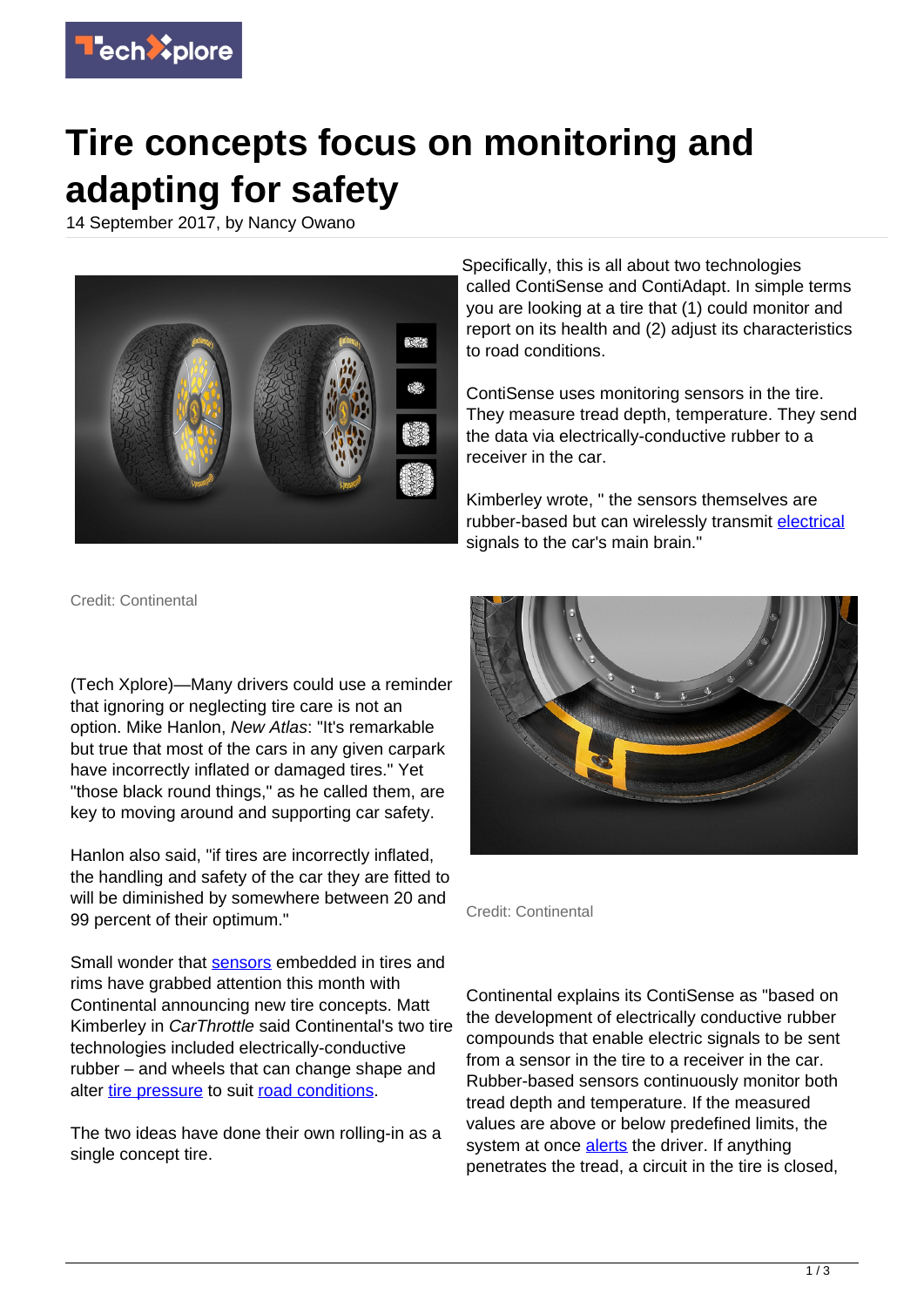

also triggering an immediate warning for the driver – next step in the development of the REDI sensor, faster than the systems used to date, which only warn the driver when the tire pressure has already begun to fall."

The second concept marker is ContiAdapt.

Hanlon wrote that "the ContiAdapt system is [proactive,](http://newatlas.com/continental-contisense-contiadapt-smart-tire-concepts/51317/) does not require a human brain in the decision chain, and uses a combination of pressure and a variable-width rim to adjust and optimize the size of the tire's contact patch for prevailing conditions."

Adjustments go to work, optimized either for wet, uneven, slippery or normal conditions.



Credit: Continental

.

The system permits very low tire pressures of below 1 bar to be set, said the company, to help ease the vehicle out of a parking space in deep snow, for example, or manage a stretch of black [ice](http://www.continentaltire.com/news/continental-presents-two-new-tire-technology-concepts-greater-safety-and-comfort)

Continental also said, "Depending on the tire pressure and rim width, different tread zones are activated and the concept tire adopts the required 'footprint' in each case."

Will we actually see the tires on cars and when?

These are concepts. The company said they are a

"brought to market by Continental in 2014, which was instrumental in establishing smart communication between vehicle and [tire](https://techxplore.com/tags/tire/)."

Continental also said it "is systematically aligning its products with the future requirements of autonomous driving and electric mobility."



Credit: Continental

**More information:**

[www.continental-tires.com/car/ … -technology](https://www.continental-tires.com/car/media-services/newsroom/20170912-continental-presents-new-tire-technology-concepts)**[concepts](https://www.continental-tires.com/car/media-services/newsroom/20170912-continental-presents-new-tire-technology-concepts)** 

© 2017 Tech Xplore